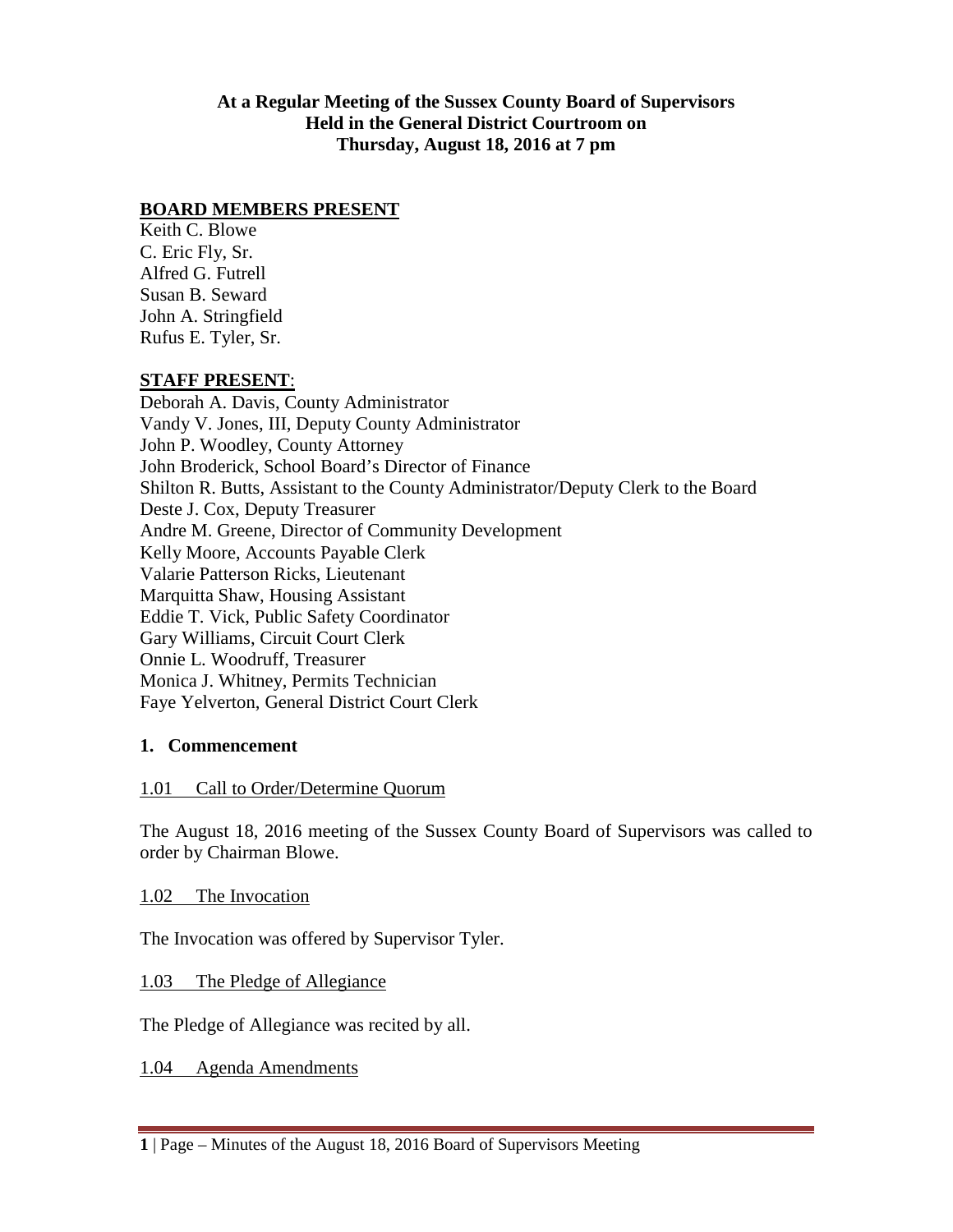Supervisor Fly requested to move July 21, 2016 minutes from under the consent agenda, and place under Action Items as 6.0 to amend the July 21, 2016 minutes.

County Administrator Davis added the following under Action Items as: (1) 6.12 Release of Liability and Utility Easement for New Trailer at Atlantic Waste Disposal; (2) 6.13 Request for School Budget Re-Appropriation; and, (3) as 6.14 Request for Waiver of Building Permits.

Vice Chair Seward requested to add under Action Items as 6.15 the \$25,000.00 received from Atlantic Waste Disposal, Inc. be allocated to the 132 Fund (Landfill Reserve Fund).

### 1.05 Approval of Regular Agenda

ON MOTION OF SUPERVISOR TYLER, seconded by SUPERVISOR SEWARD and carried: RESOLVED that the Sussex County Board of Supervisors hereby approves the August 18, 2016 regular agenda, inclusive of moving the July 21, 2016 minutes from the under the consent agenda and placing under Actions Items as 6.0 to amend the minutes; also adding under the Action Items as (1) 6.12 Release of Liability and Utility Easement for New Trailer at Atlantic Waste Disposal; (2) 6.13 Request for School Budget Re-Appropriation; (3) as 6.14 Request for Waiver of Building Permits; and, (4) as 6.15, the allocation of the \$25,000.00 received from Atlantic Waste Disposal, Inc. to the 132 Fund (Landfill Reserve Fund).

Voting aye: Supervisors Blowe, Fly, Futrell, Seward, Stringfield, Tyler Voting nay: none

# **2. Approval of Consent Agenda**

*Chairman Blowe reminded members that the July 21, 2016 Board of Supervisors meeting minutes were removed from the Consent Agenda and placed under Action Items for amendment.*

ON MOTION OF SUPERVISOR SEWARD, seconded by SUPERVISOR STRINGFIELD and carried: RESOLVED that the Sussex County Board of Supervisors hereby approves the consent agenda inclusive of the following: (a) Approval of Warrants and Vouchers, (b); Budget Appropriations, \$14,510.76 General Registrar; (c) Acceptance and Appropriation of Department of Criminal Justice Services Victim Witness Grant #17- T9574VG15, \$78,025.00; (d) Recognition of September as Hunger Action Month; (e) Recognition of September as National Suicide Awareness Month; and, (f) Recognition of September as National Disaster Preparedness Month.;

Voting aye: Supervisors Blowe, Fly, Futrell, Seward, Stringfield, Tyler Voting nay: none

*Chairman Blowe reminded Board members and citizens that September is National Suicide Awareness and National Disaster Month.*

# **3. Recognitions/Awards**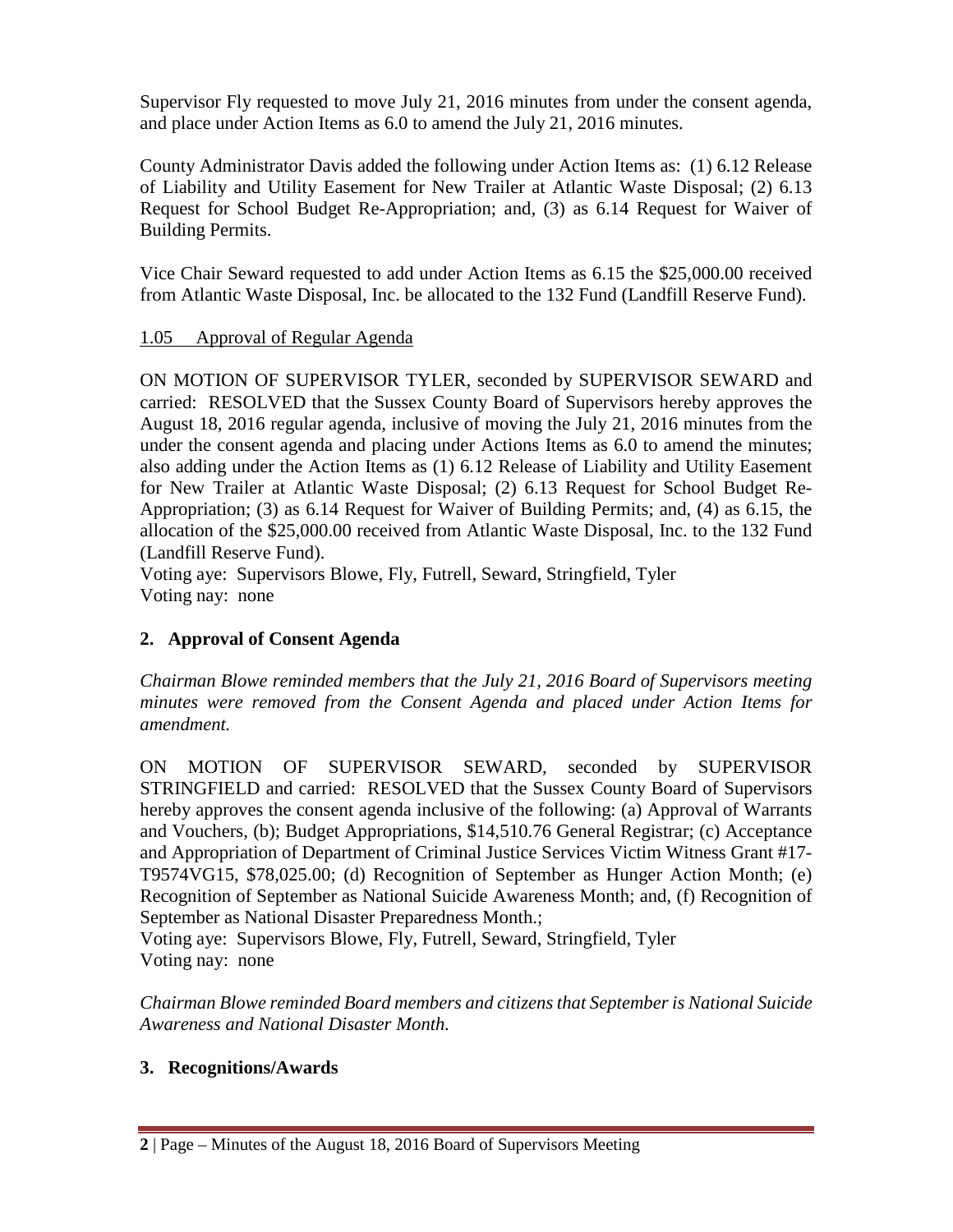### 3.01 Recognition of Award to Stony Creak Volunteer Rescue Squad

County Administrator Davis reported that Mr. Steve White and his wife, Carolyn, were both nominated to receive the Old Dominion Emergency Medical Services Alliance's (ODEMSA) 2016 Regional Award for Outstanding EMS Provider. The ODEMSA regional award is a reflection of how much Mr. & Mrs. Steve White's action are valued in the Central Virginia EMS System. The Award is also a small token of appreciation for all that Mr. & Mrs. White do to enhance prehospital patient care in the Old Dominion EMS Alliance (ODEMSA) region.

The ODEMSA Regional Awards were presented to Mr. & Mrs. White on August 6, 2016 at the Annual ODEMSA Picnic at the Metro Richmond Zoo in Chesterfield County.

Sussex County applauds the Stony Creek Volunteer Rescue Squad and Mr. & Mrs. White for all the work they have done and their efforts in the community.

*Chairman Blowe acknowledged and recognized Vice Chair Seward for being appointed to the Environment and Agriculture Steering Committee.*

### **4. Public Hearings** - none

### **5. Appointments**

### 5.01 Appointment to Industrial Development Authority (IDA) Board of Directors

County Administrator Davis stated there is still a vacancy on the Industrial Development Authority Board of Directors due to Mr. Bruce Spencer not desiring to serve again. An appointment is needed to fill the term to expire May 15, 2017.

County Administrator Davis advised that this appointment was not district specific.

Supervisor Futrell stated that he would contact his nominee for confirmation.

This item was tabled until the September 15, 2016 Board of Supervisors meeting.

### **6. Action Items**

### 6.00 July 21, 2016 Meeting Minutes

County Administrator Davis advised that at the July 21, 2016 meeting Vice Chair Seward had done some research and had requested some amendments to the conditions for the Conditional Use Permit Application #2016-02, Christopher A. Harris, applicant, which were approved by the Board. County Administrator Davis advised that the minutes needed to be amended to include the approved conditions.

Supervisor Fly advised that at the July 21, 2016 Board meeting, he had requested the Board to allocate \$10,000.00 to the Courthouse Fire Department (an annual expense) for their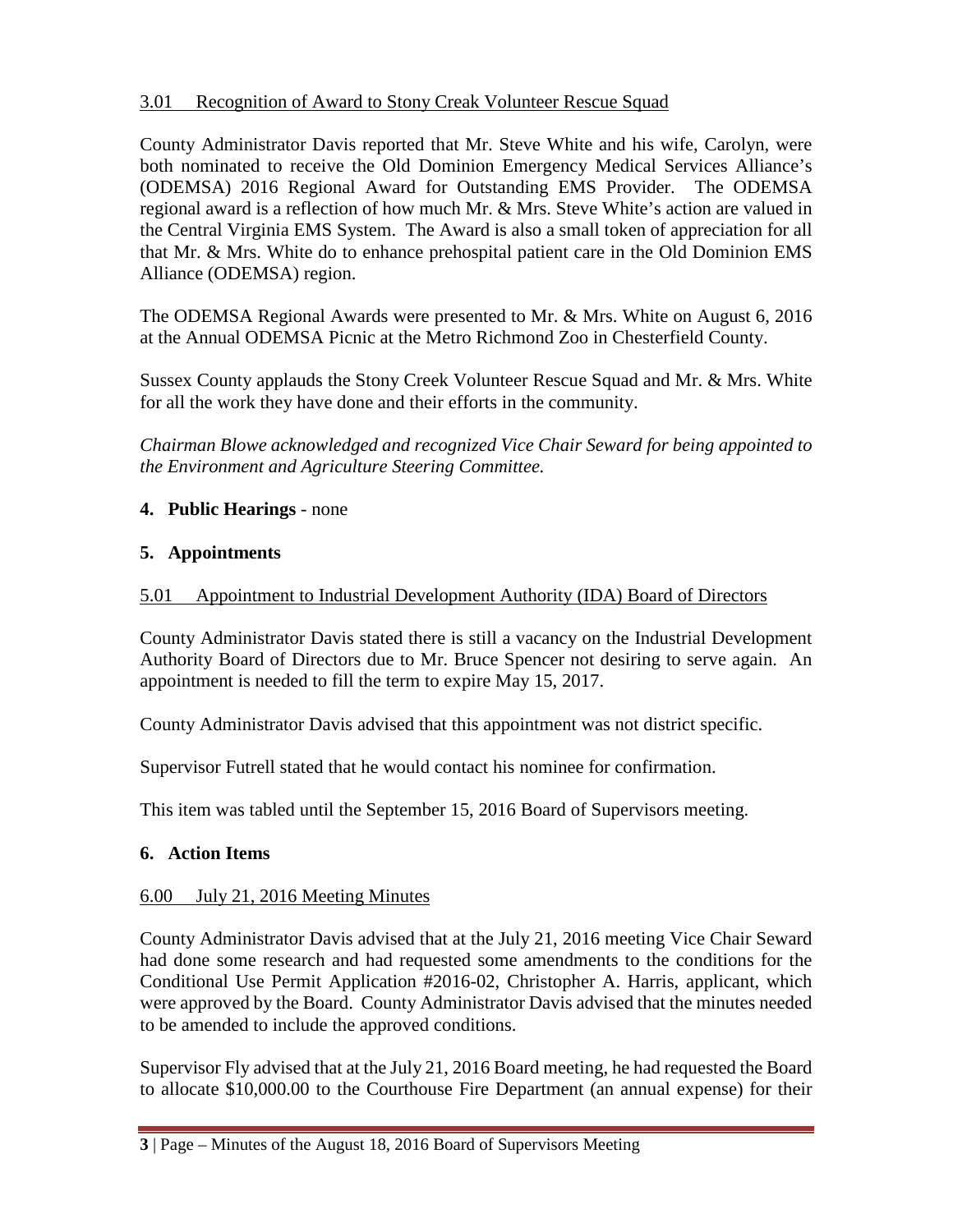operational fund to be taken from the Reserve Funding. The motion for this allocation was made by Supervisor Fly, seconded by Supervisor Futrell which passed with Supervisors Blowe, Fly, Futrell and Seward voting aye. Supervisors Stringfield and Tyler were absent. He advised that when the Board returned from Closed Session at the July 21, 2016 Board meeting to take action on the Closed Session item, it was requested by Ms. Carol White, Sussex County's Financial Consultant, that the funding be taken from the Contingency Fund instead of the Reserve Fund. The motion was made by Supervisor Fly, seconded by Supervisor Futrell. However, the recorder was not recording, the motion was not reflected in the minutes.

ON MOTION OF SUPERVISOR SEWARD, seconded by SUPERVISOR FUTRELL and carried: RESOLVED that the Sussex County Board of Supervisors hereby approves the amended July 21, 2016 Meeting minutes to note that the funding for the \$10,000.00 to the Courthouse Fire Department (an annual expense) should be taken from the Contingency Fund instead of the Reserve Fund; and

FURTHER RESOLVED that the following amendments requested that were approved be added: to the conditions for the Conditional Use Permit Application #2016-02, Christopher A. Harris, applicant:

- 1. If required, the applicant shall secure and maintain a kennel permit from the County each year the facility is in operation.
- 2. The conditional use permit shall not be transferable or assignable.
- 3. All outstanding issues noted by the animal control office must be completed prior to operation.
- 4. The conditional use permit is for a dog boarding facility only. Any use other than a dog boarding operation is not allowed and requires approval from the Board of Supervisors.
- 5. The applicant shall adhere to all local and state regulations regarding the siting and operation of a dog boarding facility.

6. No more than 20 dogs will be kept at the proposed facility at any given time. Voting aye: Supervisors Blowe, Fly, Futrell, Seward, Stringfield, Tyler Voting nay: none

# 6.01 Presentation and Acceptance of Virginia Department of Forestry Funds

Mr. Dennis Gaston, Department of Forestry, gave a brief presentation,

Mr. Gaston stated that the Department of Forestry has the Big Woods state forest range which is approximately 2,000 acres. Mr. Gaston stated that state forests are managed to be perpetually sustainable as an example to private landowners. The State Forest is selfsupporting. Ninety-five percent (95%) of the State Forest budget is from timber sale. The state is exempt from real estate taxes, so in lieu of real estate taxes the Department of Forestry normally shares with the County, twenty-five percent (25%) of their gross proceeds from timber cut in Sussex County for the last fiscal year. There was one (1) successful timber sale this last fiscal year. Sussex County's share of the sale is \$21,880.50. Mr. Gaston presented check to the Treasurer.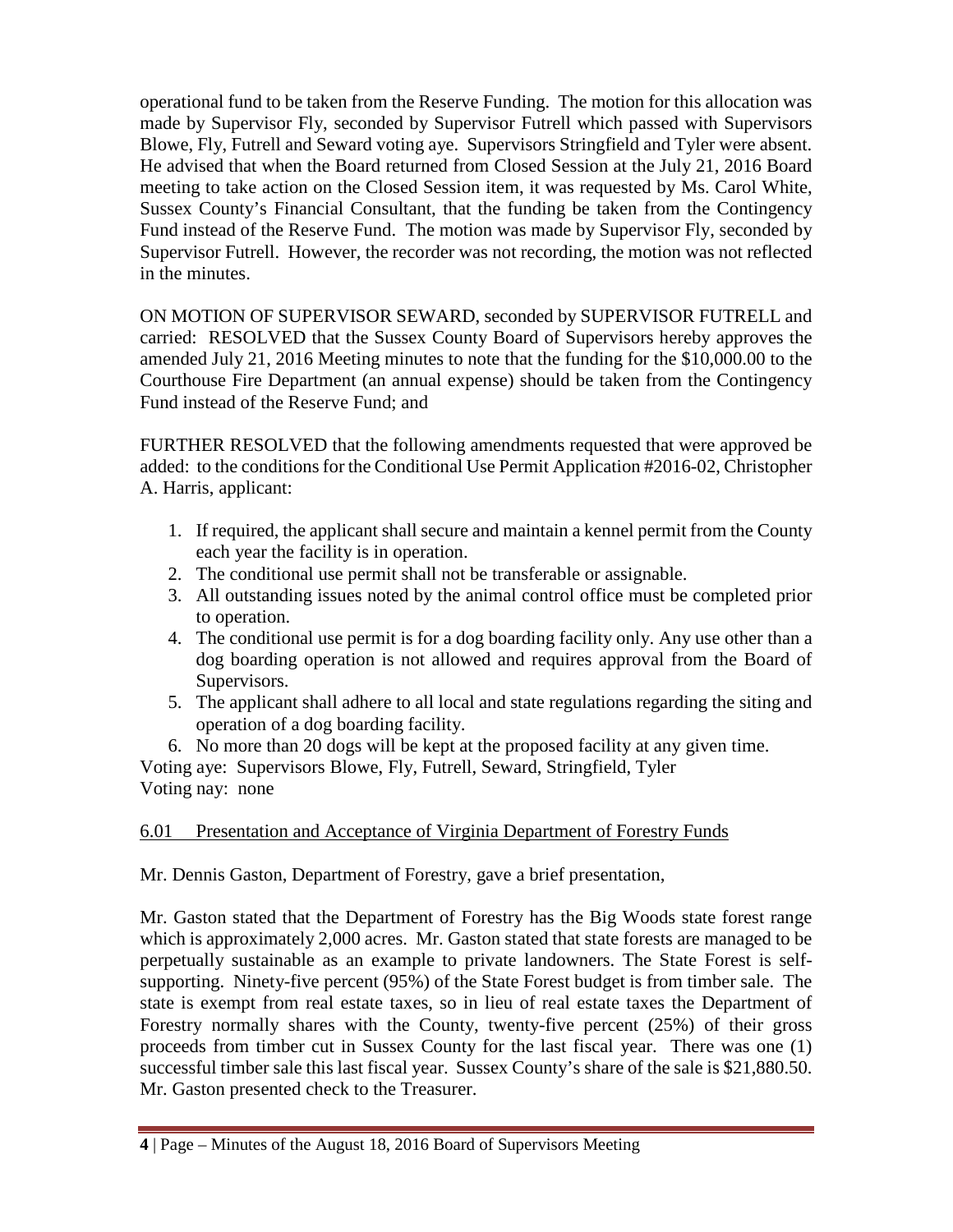### 6.02 Crater Regional Workforce Development Board Update, Martha Dodd-Slippy

Ms. Martha Dodd-Slippy, Chair of the Crater Regional Workforce Development Board, introduced Mr. L. C. Sullivan, Executive Director Crater Regional Workforce Development Group.

Ms. Dodd-Slippy provided a brief overview to explain the new mandates of the Workforce Innovation and Opportunity Act (WIOA) and the increased partnership between County Boards of Supervisors and City Councils and the Workforce Development Board.

Ms. Dodd-Slippy advised that there is a new WIOA Board and reviewed the members.

She advised that each Board member will be on at least one (1) committee; some may be on two (2) committees.

At least one (1) Chief Local Elected Official (CLEO) and one (1) alternate from Sussex County are needed to attend the WIOA Board meetings. The WIOA Board will meet with the CLEOs at least twice a year. She anticipates that it will be on a fifth  $(5<sup>th</sup>)$  Thursday.

The functions of the CLEOs are: applies for Local Workforce Development Area (LWDA) designation; develops CLEO consortium agreement among jurisdictions; appoints the local Workforce Development Board; serves as grant recipient for Local Workforce Development Area funding; assumes liability for the funds; and, designates fiscal agent.

Handouts were provided to the Board of the different services to employers and workbased training offered through Crater Regional Workforce programs.

# 6.03 General District Court Requests

Mr. Vandy V. Jones, III, Deputy County Administrator, presented the Board with two (2) requests from Ms. Faye Yelverton, Clerk of the General District Court and Juvenile and Domestic Relations District Court.

The first request is the replacement of carpeting in the general district court. It was reported that the carpet is worn and stained. The stains are from adhesive seeping up into the carpet. Cleaning has not been able to remove the stains. The Clerk of the General District Court has stated that she and the former Clerk have visited various carpet companies over the last couple of years and have approved the carpet choices that represent the three (3) estimates that have been received. The lowest estimate is \$8,700.00.

Ms. Yelverton stated that the former Clerk stated that there was an approval for the carpet previously. However, Deputy County Administrator Jones stated that there were no documentation found of this approval.

**<sup>5</sup>** | Page – Minutes of the August 18, 2016 Board of Supervisors Meeting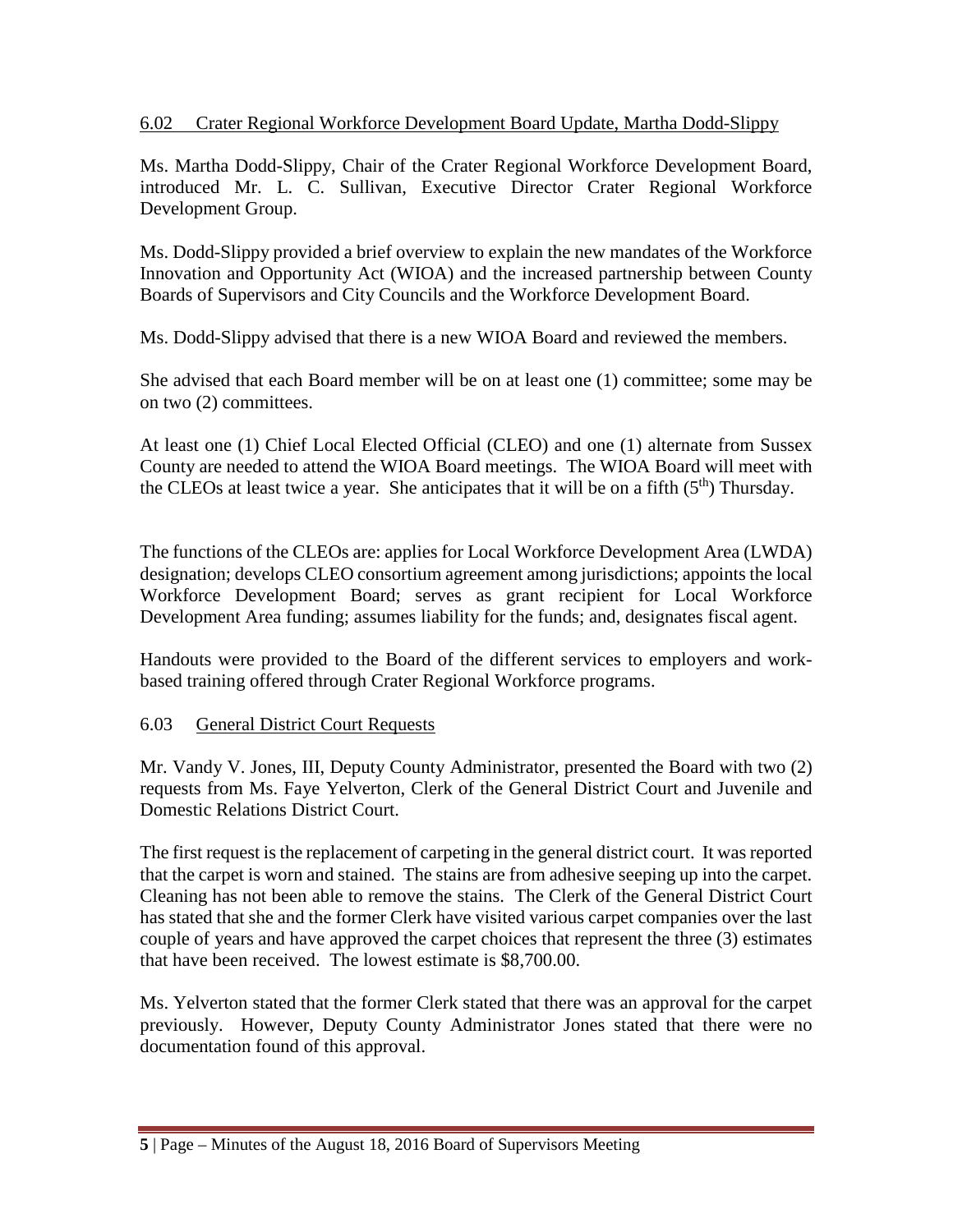The question was asked were there tears in the carpet. Ms. Yelverton stated that there were tears in the carpet.

Copies of Ms. Yelverton's letter of request and the three (3) estimates are provided in the Board packet.

Deputy County Administrator Jones stated the second request is for shredding services to purge backlog of dated documents in the General District Court. The State Supreme Court and Auditors have noted the need for the General District Court to expunge the dated documents. The cost of the shredding services will be \$1,270.00.

It has been requested that funds be allocated from the Contingency Fund to cover these items.

ON MOTION OF SUPERVISOR FLY, seconded by SUPERVISOR SEWARD and carried: RESOLVED that the Sussex County Board of Supervisors hereby approves the funding for the replacement of the carpet in the General District Court; and,

FURTHER RESOLVED that the funding will be delayed to be placed in the Fiscal Year 2017/2018 budget. Voting aye: Supervisors Fly, Seward, Stringfield Voting nay: Supervisors Blowe, Futrell, Tyler

Motion was tied. Mr. Bill Collins, Tiebreaker, was called to the floor for tiebreaker vote.

Mr. Collins voted no. The motion failed.

ON MOTION OF SUPERVISOR FUTRELL, seconded by SUPERVISOR TYLER and carried: RESOLVED that the Sussex County Board of Supervisors hereby approves the appropriation of \$8,700.00 for the replacement of the carpet in the General District Court. Voting aye: Supervisors Blowe, Futrell Voting nay: Supervisors Fly, Seward, Stringfield Abstained: Supervisor Tyler

ON MOTION OF SUPERVISOR FLY, seconded by SUPERVISOR SEWARD and carried: RESOLVED that the Sussex County Board of Supervisors hereby approves the appropriation of \$1,270.00 from the Contingency Fund for shredding services for the General District Court Clerk's Office.

Voting aye: Supervisors Blowe, Fly, Futrell, Seward, Stringfield, Tyler Voting nay: none

Supervisor Fly made motion for a ten (10) minute recess, seconded by Supervisor Seward. Motion was rescinded.

6.04 Emergency Operations Plan Update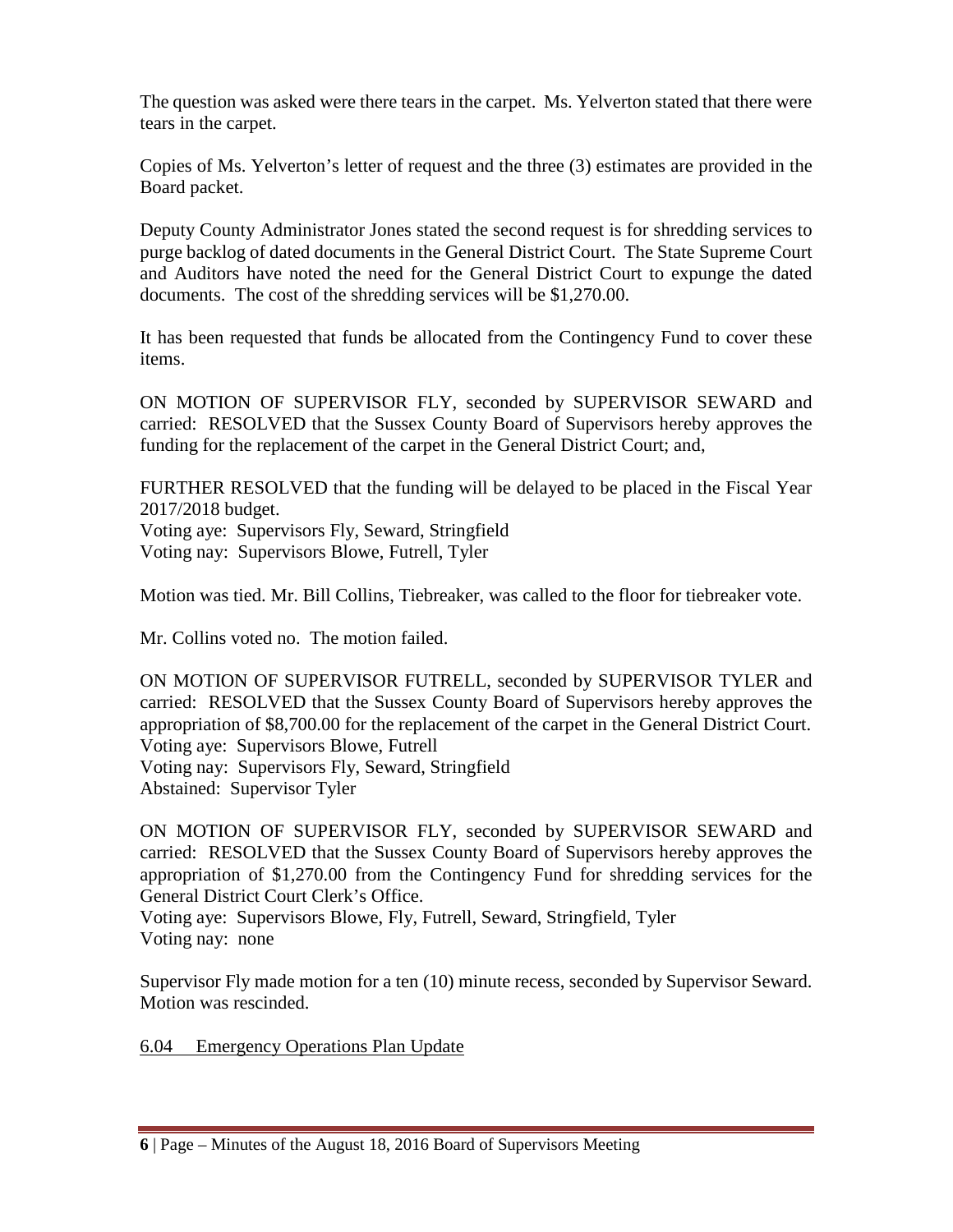Mr. Eddie Vick, Public Safety Coordinator, prepared draft revisions of the Sussex County Emergency Operations Plan (EOP). A CD of the draft revisions was provided to Board members for review. No paper copies were issued because it was a large document of 800+ pages.

Mr. Vick provided an overview of some of the changes/updates in the EOP. Some of the changes include the shelter locations. Previously the schools were used for shelter location; however, the schools are no longer used. Mr. Vick stated that Ms. Chequila Fields, Director of Social Services, is in charge of the shelters. He and Ms. Fields discussed convenience centers versus shelters. Sussex Central High School is the County's main shelter location.

Mr. Vick stated that the remainder of EOP basically stayed the same. He advised that Board that EOPs have to be updated every four (4) years.

ON MOTION OF SUPERVISOR TYLER, seconded by SUPERVISOR FUTRELL and carried: RESOLVED that the Sussex County Board of Supervisors hereby accepts and approves the Emergency Operations Plan Update. Voting aye: Supervisors Blowe, Futrell, Seward, Stringfield, Tyler Voting nay: none

Absent during vote: Supervisor Fly

### 6.05 Results of RFP #2016-02, General Reassessment Services

County Administrator Davis stated that the Board authorize staff to advertise for Request for Proposals for General Reassessment Services #2016-02 – General Reassessment Services). The Committee consisted of Keith Blowe, Chairman of the Board of the Supervisors, Deborah Davis, County Administrator, Mr. Vandy Jones, Deputy County Administration, and Ellen Boone, the Commissioner of the Revenue.

Staff received two (2) responses. Proposals were received from, Pearson's Appraisal Services, Inc. of Richmond VA and Wampler Eanes Appraisal Group of Daleville VA. Wampler Eanes price is \$13.95/acre. Their overall score was 98. Pearson Appraisal Services, Inc. price is \$15.49/acre. Their overall score was 115.

The Committee recommends Pearson's Appraisal Service based on experience, familiarity with Sussex County and the additional fee of \$10.00 mobile homes, each with digital photo required by Wampler Eanes.

ON MOTON OF SUPERVISOR TYLER, seconded by SUPERVISOR STRINGFIELD and carried: RESOLVED that the Sussex County Board of Supervisors hereby authorizes and approves the transfer and appropriate funds from the general fund to a line item under the Commissioner of the Revenue, in the amount of \$150,000.00; and

FURTHER RESOLVED that the Sussex County Board of Supervisors hereby accepts the Proposal for General Reassessment Services for Tax Year 2018 from Pearson's Appraisal Services.

Voting aye: Supervisors Blowe, Seward, Stringfield, Tyler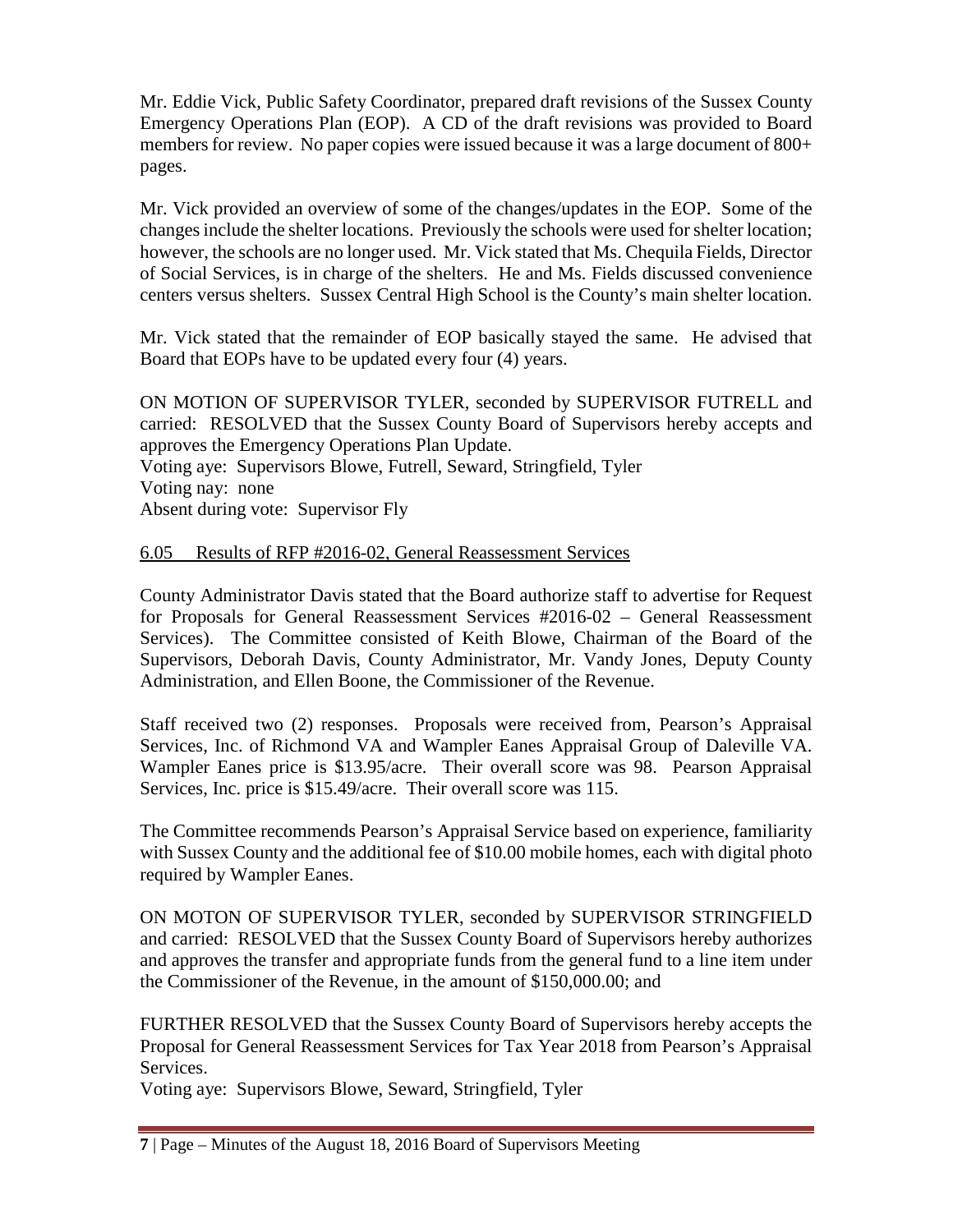Voting nay: Supervisors Fly, Futrell

#### 6.06 Results of RFP #2016-03, Emergency Medical Services

Mr. Vick, Public Safety Coordinator, reported that Requests for Proposal (RFP) were advertised for Emergency Medical Services. Staff received four (4) responses to RFP. Responses were received from: (1) American Medical Response, (2) Life Care Medical Transport, (3) LifeStar Ambulance Services, and (4) Medical Transport, LLC (MTI).

Mr. Vick provided a breakdown of cost for each emergency medical service provider.

| <b>American Medical Response</b>   | \$85.00-\$95.00/hour | Overtime-rate not given |
|------------------------------------|----------------------|-------------------------|
| Life Care Medical Transport        | \$59.90/hour         | Overtime \$89.85/hour   |
| <b>LifeStar Ambulance Services</b> | \$48.00/hour         | No Overtime rate        |
| Medical Transport, LLC (MTI)       | \$52.61/hour         | No Overtime rate        |

Based on responses received, the lowest responsible bidder is LifeStar Ambulance Services.

The County currently has three (3) contracts. Each contract has a different date. Mr. Vick stated that the County had to submit to them the start dates in writing which will be approximately October 1. This will allow the new provider time to prepare.

Mr. Vick stated that the contract will increase the budget by approximately \$89,000.00 should the County award LifeStar Ambulance Services. The contract will mirror what the County is already doing. If any there are any add-ons, it will done at the same rate.

There was also some discussion regarding billing. Mr. Vick stated that the medical providers have to make every attempt to collect the data so that rescue squads can collect money. Mr. Vick stated that ways to see how revenue share can be done to reduce cost are being discussed.

A copy of the RFP was included in the Board packet.

ON MOTION SUPERVISOR FUTRELL, seconded by SUPERVISOR TYLER and carried: RESOLVED that the Sussex County Board of Supervisors hereby accepts LifeStar Ambulance Services' bid of \$48.00 per hour with no overtime rate as the Emergency Medical Service provider for Sussex County.

Voting aye: Supervisors Blowe, Fly, Futrell, Seward, Stringfield, Tyler Voting nay: none

#### 6.07 Purchase of Self Contained Breathing Apparatus Request

Mr. Eddie T. Vick, Public Safety Coordinator, reported that each day firefighters enter into many dangerous environments which include smoke filled structure, hazardous materials scenes and other immediately dangerous to life and health (IDLH) atmospheres.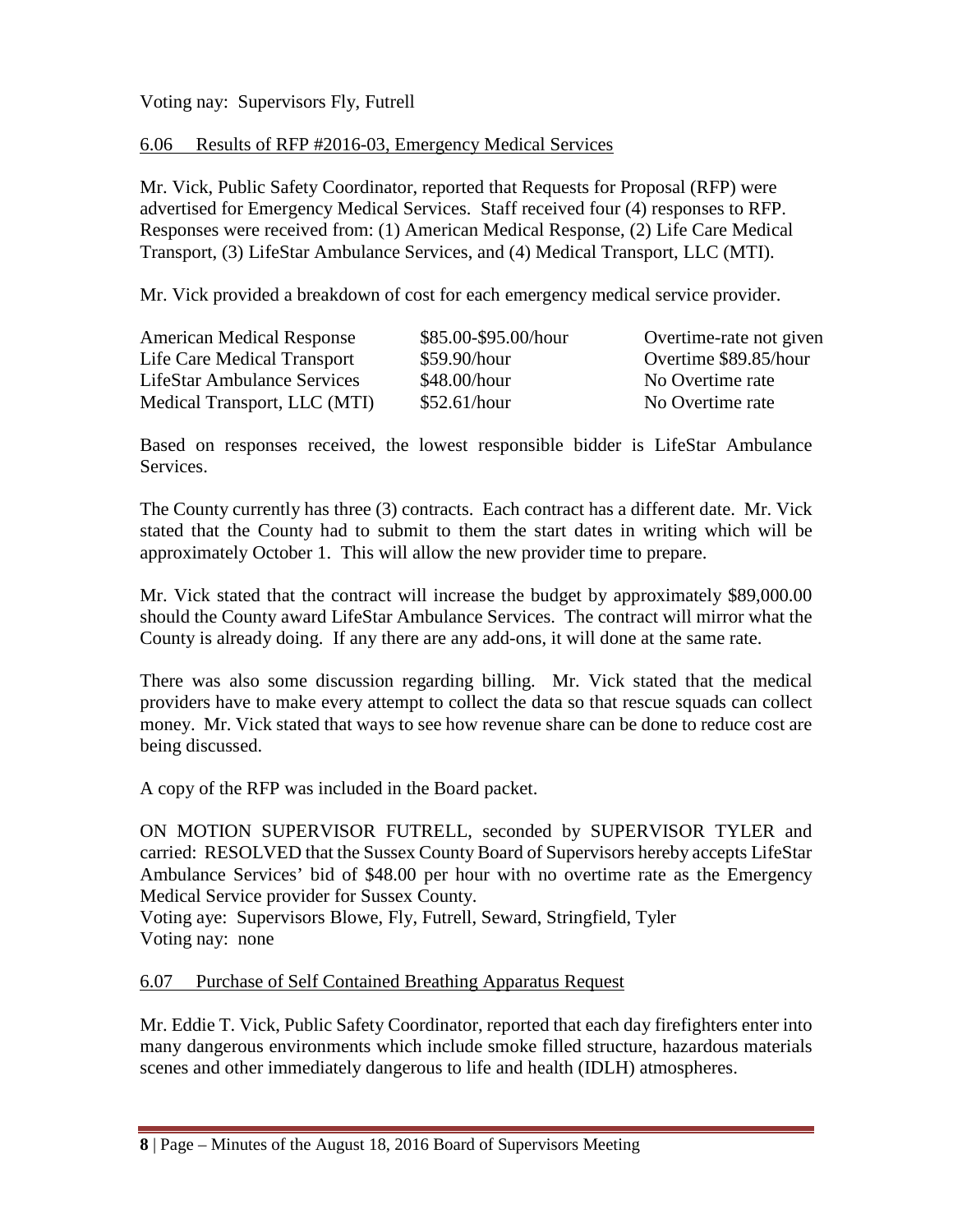Mr. Vick reported that the Self Contained Breathing Apparatus (SCBA) used by the County fire departments are outdated. Most of the SCBA bottles (140 in the system) are already out of compliance (15 years life cycle) and must be replaced. The replacement cost for each bottle is approximately \$915.00 each. He stated even if the current bottles were replaced, the apparatus is still outdated.

ON MOTION OF SUPEVISOR TYLER, seconded by SUPERVISOR STRINGFIELD and carried: RESOLVED that the Sussex County Board of Supervisors hereby authorizes the use of the \$440,000.00 for the purchase of fire trucks to be used towards the purchase of new Self Contained Breathing Apparatus and spare bottles for all of the County departments; and from the fire truck escrow account

Voting aye: Supervisors Blowe, Futrell, Seward, Stringfield, Tyler Voting nay: Supervisor Fly

# 6.08 Radio System Update/Contingency Data

*The radio system update/contingency data was discussed at the previously held Special Meeting held August 18, 2016 at 5:00 p.m. A more detailed report is included in the Board packet.*

Mr. Eddie T. Vick, Public Safety Coordinator, stated that the Board needs to decide which tower is preferred, the Self Supporting Tower (\$325,000.00) or the Guyed Tower (\$200,000.00). A tower will be needed that will hold the communication equipment. Mr. Vick does not want to stop or slow down the project. The goal is December 2016.

Mr. Vick will provide a more realistic cost in next couple of days. Mr. Vick stated that at this point the County has a contract which defines what's going to happen and what the County pays for. The only outstanding items are hardware (\$366,460.15) and the acceptance (\$183,230.07). A copy of spreadsheet with breakdown of invoices are included in the Board packet.

ON MOTION OF SUPERVISOR TYLER, seconded by SUPERVISOR FUTRELL and carried: RESOLVED that the Sussex County Board of Supervisors hereby approves moving forward with the Guyed Tower (\$200,000.00). Voting aye: Supervisor Blowe, Fly, Futrell, Seward, Stringfield, Tyler Voting nay: none

### 6.09 Lottery for Localities

County Administrator Davis reported that staff received an email and documentation from The Honorable Greg Eanes, Mayor of the Town of Crewe. Mayor Eanes submitted a copy of a formal request from the elected leadership of the Nottoway County communities to their legislators requesting a change in the current Virginia state law to allow a five percent (5%) return of lottery sales to Virginia localities. This plan, as proposed, will not take away money from the school systems.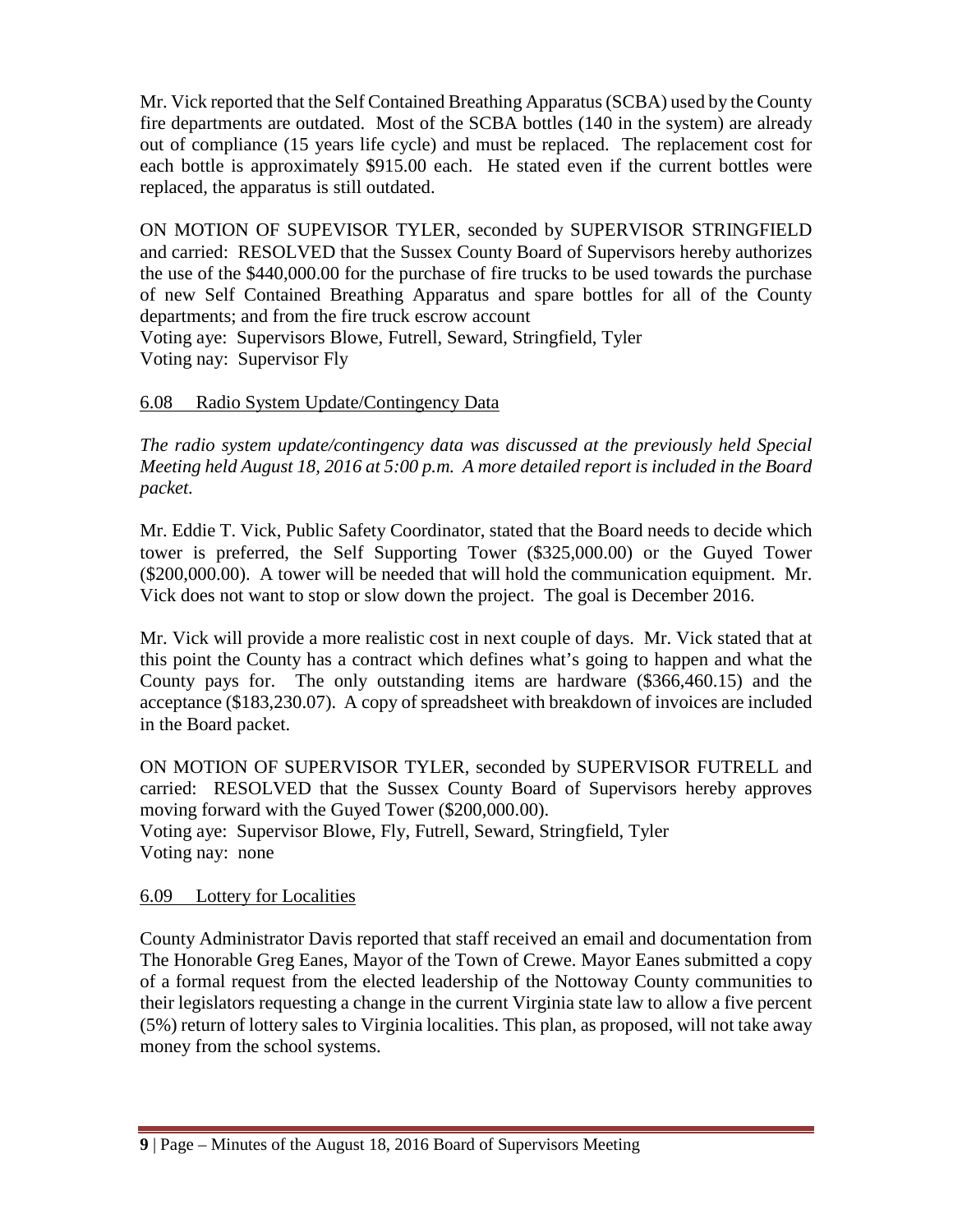The request is urging county administration, local town and city councils and County Board of Supervisors to go on record in support, by contacting the state representatives and by urging the Virginia Municipal League and Virginia Association of County to make it a part of their 2017 legislative agenda.

Staff contacted the Virginia Lottery and requested sales data for the past several years. The data below was provided by Ms. Amy Roper, Policy, Process and Legal Document Administrator for the Virginia Lottery.

Sussex County Central Region (1) Lottery Sales

| <b>FY 2010</b> | <b>FY 2011</b> | <b>FY 2012</b> | <b>FY 2013</b> |
|----------------|----------------|----------------|----------------|
| \$6,032,486    | \$5,789,635    | \$6,180,473    | \$6,531,311    |
| <b>FY 2014</b> | <b>FY 2015</b> | <b>FY 2016</b> |                |
| \$7,038,589    | \$5,978,544    | \$6,667,926    |                |

(A copy of the email and well as a letter to legislators is included in the Board packet.)

ON MOTION OF SUPERVISOR FUTRELL, seconded by SUPERVISOR TYLER and carried: RESOLVED that the Sussex County Board of Supervisors hereby authorizes the county administrator to move forward to submit letter to legislators to be included in the 2017 legislative agenda to allow a five percent (5%) return of lottery sales to Virginia localities.

Voting aye: Supervisors Blowe, Fly, Futrell, Seward, Stringfield, Tyler Voting nay: none

### 6.10 Request to Transfer Housing Office Responsibilities to State of Virginia

Supervisor Fly reported that at the July 21, 2016 Board meeting, Ms. Fairburn, Director of Housing Choice Vouchers (HCV), gave a presentation on overview of the Section 8 Housing Program. In the presentation, Ms. Fairburn shared information that some smaller localities, as well as some larger localities including Isle of Wight, were transferring their Section 8 Housing Program back to the State. He stated that Ms. Fairburn stated that Sussex County could transfer their Section 8 Housing Program as well. The citizens/participants would have the same services—instead of services being paid by Sussex County, services would be provided by the State of Virginia.

Supervisor Fly stated that it was his understanding that all of Sussex County's participants in the Section 8 Housing Program would be transferred to the Franklin's Section 8 Housing Program. Information would need to be provided by September 2016.

Supervisor Fly requested that this item be tabled until the September 15, 2016 Board of Supervisors meeting to allow staff to see what impact it would have on the County as far as what the County would lose, have to pay out, etc. He had initially done his calculations based on three (3) employees instead of the two (2) employees the Housing Department actually has.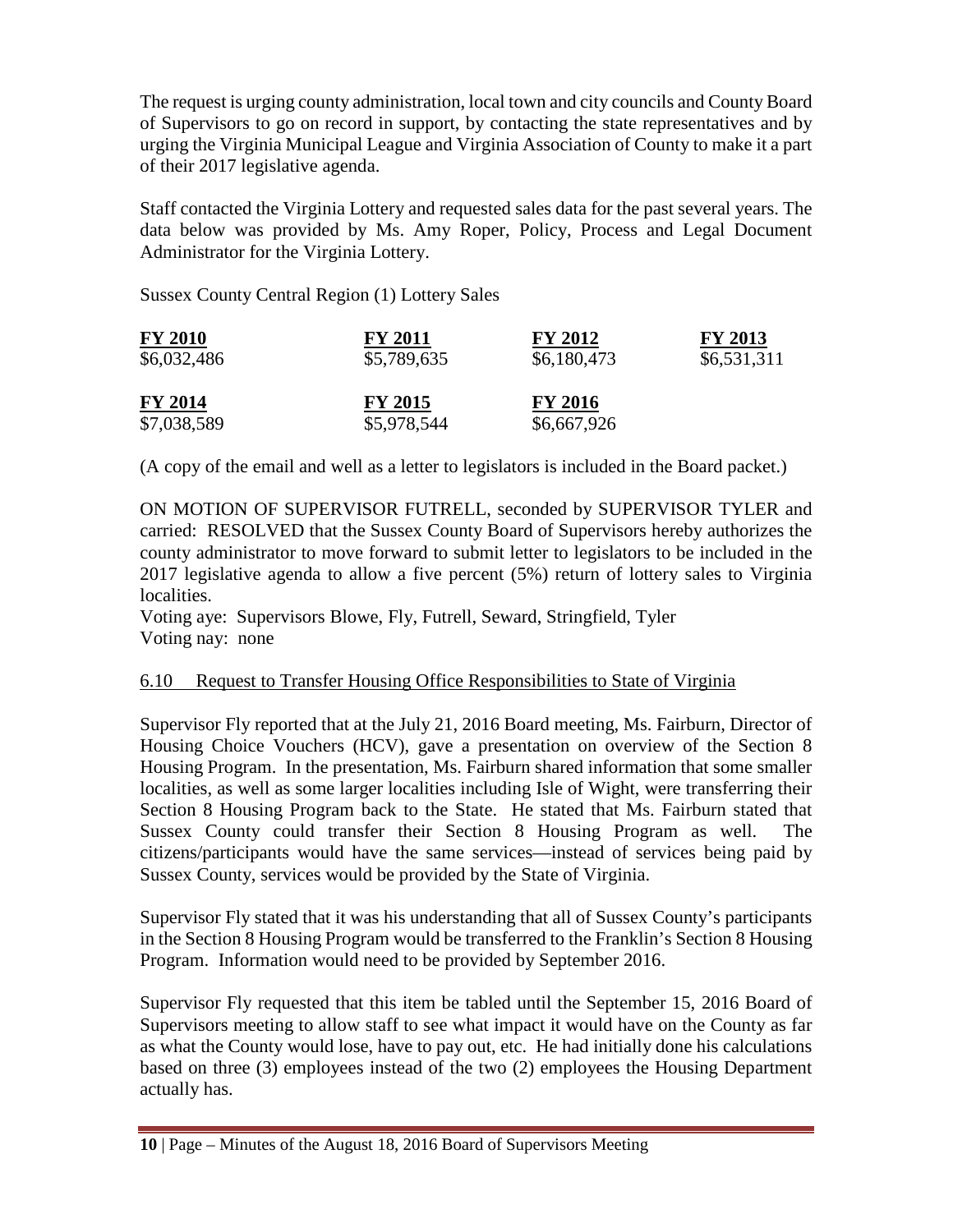After discussion, it was decided that the Personnel Committee will hold a meeting on this item and provide a recommendation at the September 15, 2016 Board of Supervisors meeting.

### 6.11 Building at Animal Shelter

Supervisor Futrell stated that the building at the animal shelter is too good to not to use. The roof needs repair; however, he feels it's worth repairing. He stated that the building could be used for Animal Control. Futrell stated that the County could save money if someone was hired to do oil changes, tire rotation, brakes and other light work in lieu of sending work out. A motor pool could be created.

During the discussions, it was stated there wasn't any written agreement between the County and the School Board.

It was also stated that the when the school's garage was built, it was to service the county vehicles as well as the school system vehicles; however, servicing of the county's vehicles did not occur.

County Administration was tasked with scheduling a meeting with the School Board to discuss the sharing of school's garage to provide/share services of the County's vehicles.

### 6.12 Release of Liability & Utility Easement of New Trailer at Atlantic Waste Disposal, Inc.

County Administrator Davis shared that the County received a request from Atlantic Waste Disposal, Inc. for a Release of Liability & Utility Easement.

Atlantic Waste Disposal, Inc. has placed another trailer at the landfill to house some of their staff. In order to complete the process, Prince George Electric Cooperative is requiring a release of liability and utility easement.

Copies of the Release of Liability & Utility Easement were provided to the Board members.

ON MOTION OF SUPERVISOR FLY, seconded by SUPERVISOR SEWARD and carried: RESOLVED that the Sussex County Board of Supervisors hereby authorizes the county administrator to execute the Release of Liability & Utility Easement requested from Atlantic Waste Disposal, Inc.

Voting aye: Supervisors Blowe, Fly, Futrell, Seward, Stringfield, Tyler Voting nay: none

# 6.13 Request for School Budget Appropriation

Mr. Broderick, the School Board's Finance Director, reported that the School Board finished the fiscal year 2015/2016 with a balance of \$20,540.48. This remaining balance is the result of a credit the School Board had with the Virginia Retirement System. The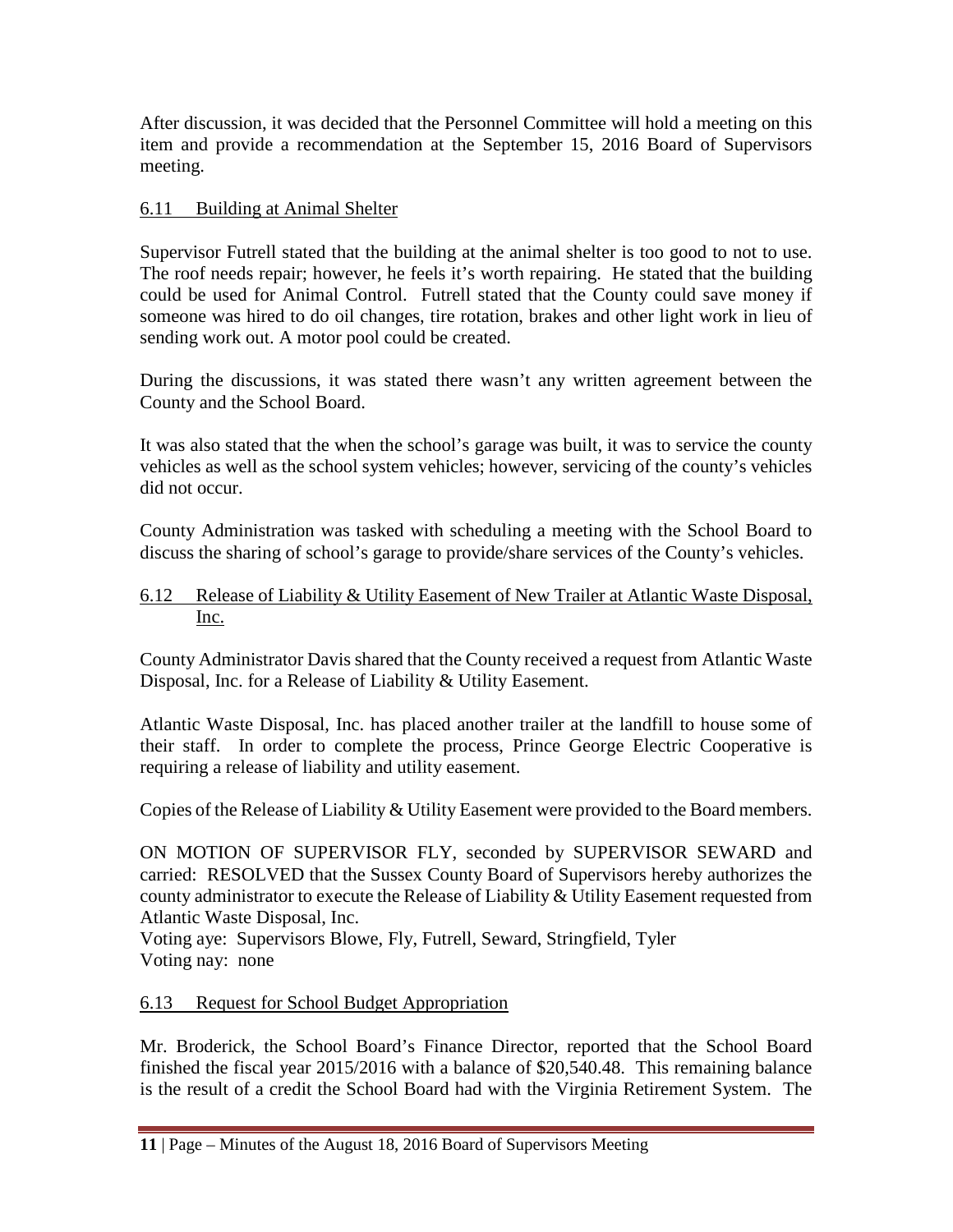School Board is requesting the County to re-appropriate the entire amount back to the School System. The money will be used to fund capital improvement projects for the school system.

During discussion, it was noted that there is 50/50 Agreement regarding any remaining balance/funds would be divided with the County.

Supervisor Futrell made motion, seconded by Supervisor Stringfield to return the \$20,540.48 back to the school.

Supervisor Fly offered a substitute motion.

ON MOTION OF SUPERVISOR FLY, seconded by SUPERVISOR SEWARD and carried: RESOLVED that the Sussex County Board of Supervisors hereby approves reappropriating \$10,270.24 to the School Board in accordance with the 50/50 agreement. Voting aye: Supervisors Blowe, Fly, Seward, Stringfield, Tyler Voting nay: Supervisor Futrell

### 6.14 Request for Waiver of Building Permit Fees

County Administrator Davis reported that the Improvement Association is in its beginning stages of constructing a new building in Waverly. A request has been made to waive the building permit fees in the amount of \$792.42.

The county administrator denied the request. The executive director has asked the county administrator to seek the county attorney's opinion and requested this item to be placed on the agenda.

County Attorney Woodley stated that it is unclear as to where the authority lies to waive the building permit fees on a case by case basis. However, the Improvement Association is an organization that receives support from the County which turns this matter into an accounting measure. County Attorney Woodley recommends that the County does not waive the building permit fees, but allocate the additional amount of \$792.42 to the Improvement Association if the Board deems it an appropriate use of the Improvement Association's funding from the County.

Supervisor Fly made the motion to approve the \$792.42 to the Improvement Association for the building permit fees. Supervisor did not receive a second on his motion. Supervisor Fly withdrew his motion.

After discussion, staff was tasked with researching files to see if the County has waived fees for other non-profit  $[503(C)]$  organizations.

### 6.15 Allocation of \$25,000.00 Received from Atlantic Waste Disposal, Inc.

Supervisor Seward requested that \$25,000.00 received from Atlantic Waste Disposal, Inc. for the sale of trees be accepted and appropriated to the 132 Landfill Reserve Account.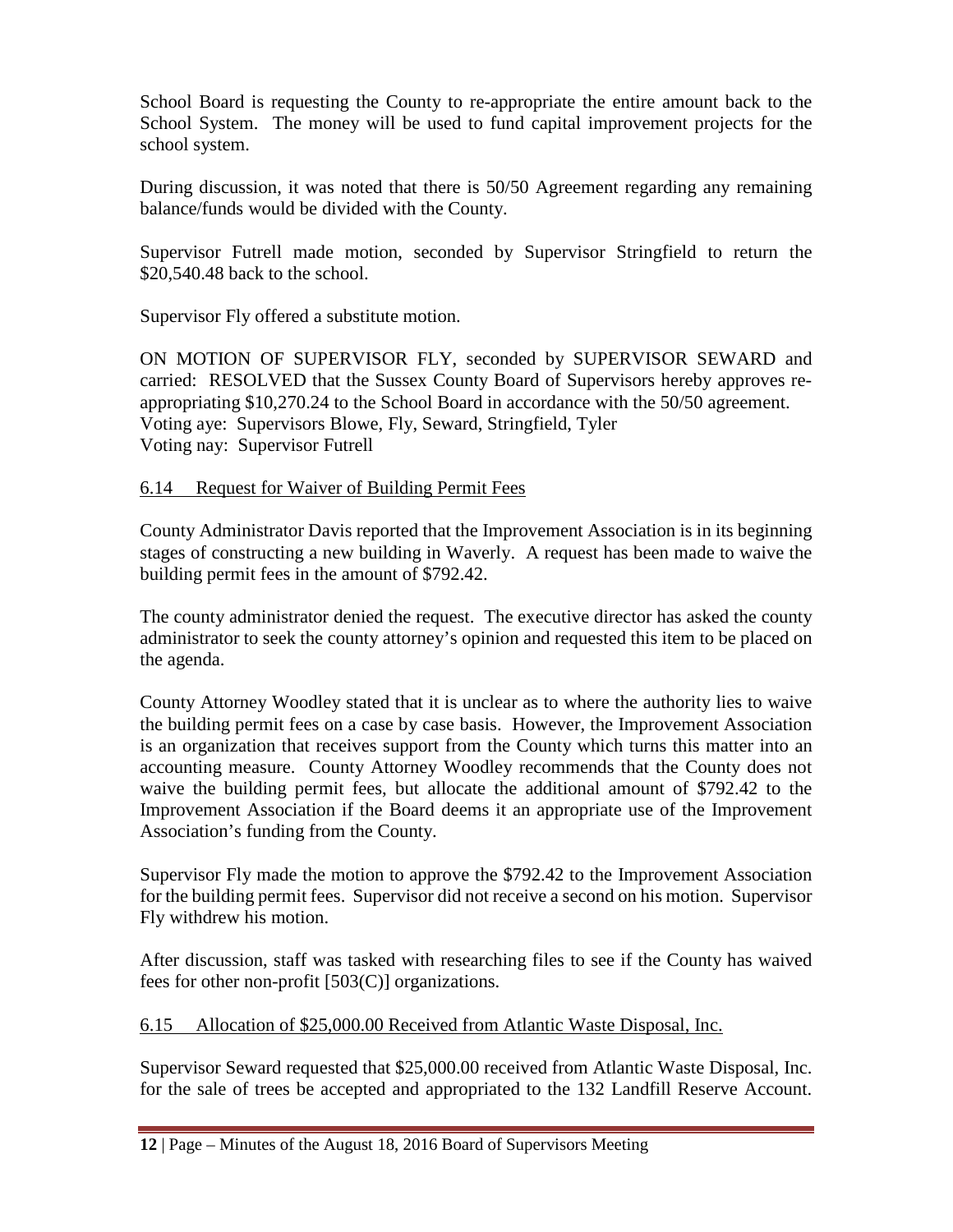After discussion, it was decided by that the Board would table this item until Mr. Woodruff, the Treasurer, gave his report.

The item was returned to the table by motion of Supervisor Fly, seconded by Supervisor Seward with a unanimous vote of aye.

ON MOTION OF SUPERVISOR SEWARD, seconded by SUPERVISOR FLY and carried: RESOLVED that the Sussex County Board of Supervisors hereby approves allocation of the \$25,000.00 received from Atlantic Waste Disposal, Inc. for the tree sales to the 135 Fund.

Voting aye: Supervisors Blowe, Fly, Futrell, Seward, Stringfield, Tyler Voting nay: none

# **7. Reports of Departments/Agencies**

7.01 Public Safety Coordinator/Animal Services Report – *information only*

7.02 Housing Programs – *information only*

7.03 County Administration Updates – *information only*

7.04 Treasurer's Report, Onnie L. Woodruff, Treasurer

Mr. Woodruff, Treasurer, gave a brief overview of the overall budget. (A copy of his report is included in the Board packet.)

Mr. Woodruff stated that he reported at the July 21, 2016 that on a cash basis, the general fund ended with a balance of \$4.8 million dollars for FYE 2016 which an increase of \$82,000 over last year's balance on June 30, 2015. To better monitor cash flow and also increase the Reserve Fund, Mr. Woodruff recommends that the Board considers appropriating and transferring \$700,000.00 from the General Fund to the RCPF (135 Fund).

It was discussed that the \$166,000.00 balance from the \$400,000.00 in the contingency will pay the current bills for the radio communication system. However, it was advised not to appropriate any more funding for the radio communication system until Request for Proposals have been submitted.

ON MOTION OF SUPERVISOR FLY, seconded by SUPERVISOR SEWARD and carried: RESOLVED that the Sussex County Board of Supervisors hereby approves appropriating and transferring \$700,000.00 from the general fund to the RCPF (135). Voting aye: Supervisors Blowe, Fly, Futrell, Seward, Tyler Voting nay: none Absent during vote: Supervisor Stringfield

ON MOTION OF SUPERVISOR SEWARD, seconded by SUPERVISOR TYLER and carried: RESOLVED that the Sussex County Board of Supervisors hereby approves the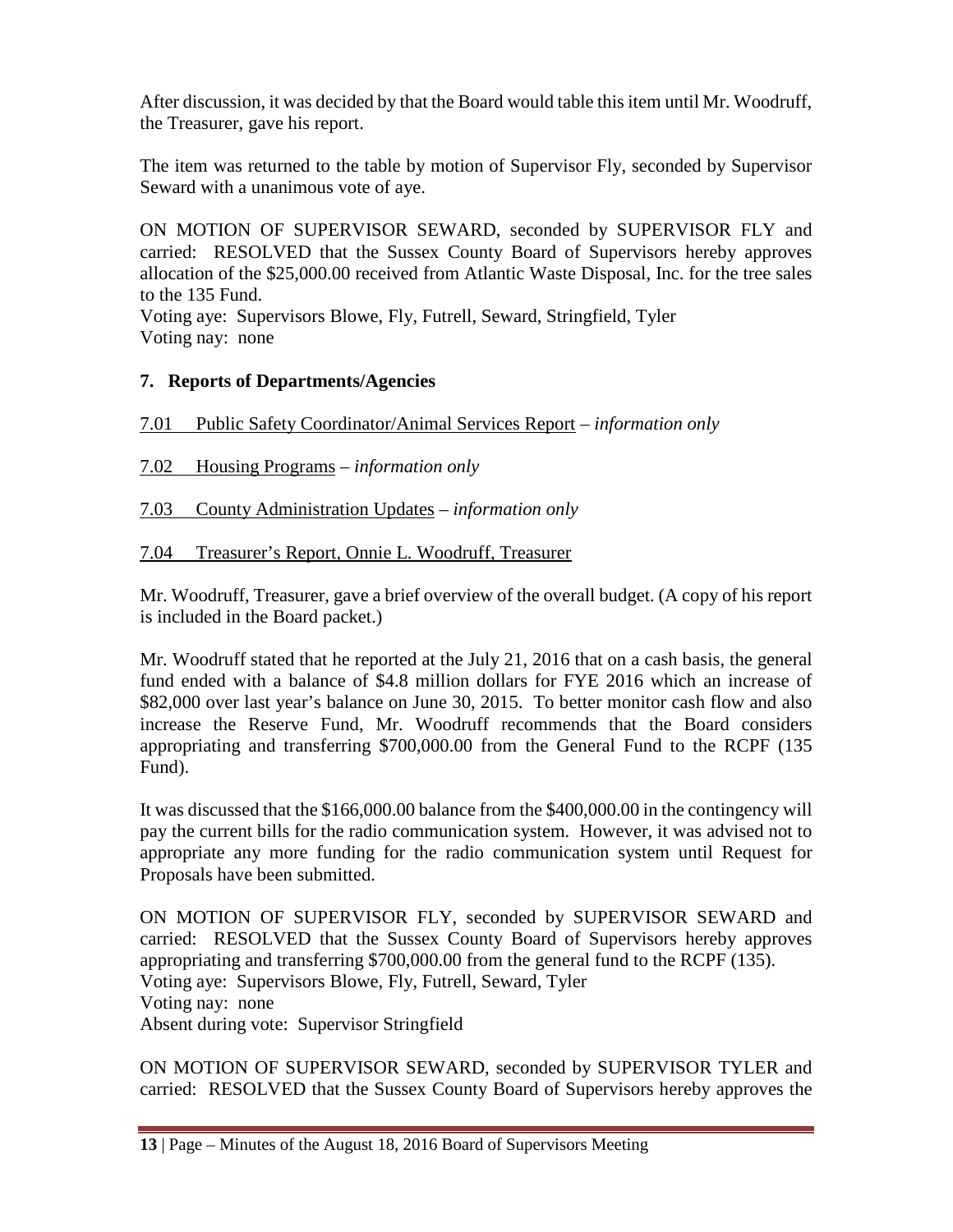encumbrance of the unexpended capital project balances for FYE 2016 with a budget appropriation for FYE 2017 as follows:

|  |  | Acct. #100 93100 0305 Trf to MegaSite from Gen Fd Loc Cont. \$        | 67,000    |
|--|--|-----------------------------------------------------------------------|-----------|
|  |  | Acct. #100 21400 1225 214 210 GIS System Planning                     | 53,752    |
|  |  | Acct. #302 91300 0001 Fire Truck                                      | 400,000   |
|  |  | Acct. #302 92450 8212 New Radio System Communication                  | 1,166,261 |
|  |  | Acct. #302 94400 8212 Renov/Repair Bldg/Clk & Tr & COR                | 249,317   |
|  |  | Acct. #302 94400 8216 Hist. Courthouse Roof Replacement               | 14,797    |
|  |  | Acct. #305 91400 0101 MegaSite Prof. Serv. Tobacco Com. Grant 673,518 |           |
|  |  |                                                                       |           |

TOTAL ENCUMBERED \$2,624,645 Voting aye: Supervisors Blowe, Fly, Futrell, Seward, Stringfield, Tyler Voting nay: none

Mr. Woodruff also reported that the Drug and Asset Forfeiture proceeds for Sussex are allocated to the Sheriff and Commonwealth Attorney's Offices under the Drug Forfeiture Fund. Mr. Woodruff stated that there is a standing resolution that authorizes the Treasurer to receipt and appropriate all receipts and beginning balances for Drug and Asset Forfeiture proceeds and Dare Contributions through the fiscal year to allow for proper internal controls, reporting and tracking purposes. The total beginning 2016 fiscal balance for the Drug Fund was \$9,482.85. The total proceeds collected were \$6,955.38 for a total appropriation of \$16,438.23 for the fiscal year.

Mr. Woodruff stated that there were no receipts or beginning balances for the Dare program for FYE 2016; However, there have been some receipts for this fiscal year.

ON MOTION OF SUPERVISOR FLY, seconded by SUPERVISOR SEWARD and carried: RESOLVED that the Sussex County Board of Supervisors hereby approves the appropriation of the \$16,438.23 drug forfeiture and DARE proceeds and beginning balances for FYE 2016; and

FURTHER RESOLVED that the Treasurer is authorized to continue appropriating all proceeds and beginning balances for the Drug Forfeiture funds and the Dare funds. Voting aye: Supervisors Blowe, Fly, Futrell, Seward, Stringfield, Tyler Voting nay: none

### 7.05 Atlantic Waste Disposal, Jason Williams, Senior District Manager

Mr. Jason Williams, Senior District Manager of Atlantic Waste Disposal, gave a brief update on Atlantic Waste Disposal activities.

Mr. Williams stated that Phase I 30-acrecapping project was completed in July.

In the Phase II project, all stormwater structures are in place and operational. Gas well drillings are scheduled for late September, early October of this year. This project should be completed at the end of the year 2016.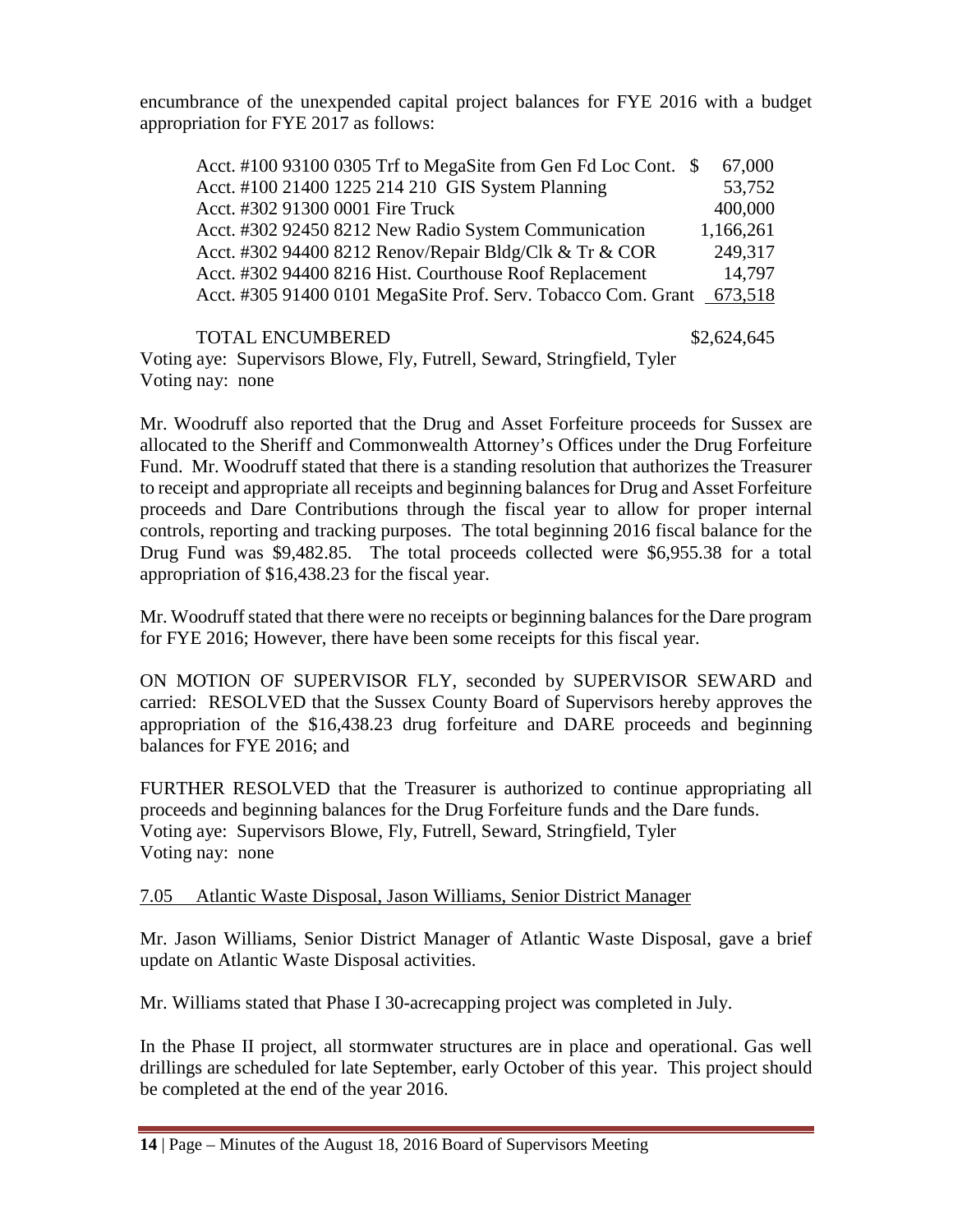Phase III capping project design is complete and is currently being reviewed by staff. Construction is scheduled to start in early 2017.

Phase IV capping project which is at the top of the landfill is still anticipated to be completed in 2016.

Atlantic Waste is continuing to improve the gas collection system. New flares have been purchased and are on site. They will be installed in the next thirty (30) days. Mr. Williams reported that thirty-five (35) gas wells have been installed this year. Atlantic Waste is planning to install twenty-four (24) more before the end of the year.

Mr. Williams reported that the Waste Water Treatment Plant is expected to be completed in the second  $(2<sup>nd</sup>)$  quarter of 2017.

Mr. Williams stated that the Environmental Research and Education Foundation (EREF) has a website (erefdn.org).

*Supervisor Fly made the motion to table items 7.06, 9.01 through 11.06 until the September 15, 2016 Board of Supervisors meeting and bring item 6.05 back to the floor for discussion. After brief discussion, Supervisor Fly withdrew his motion. Chairman Blowe advised that the motion may be revisited.*

### 7.06. Board Report – NACo Annual Conference

Tabled until the September 15, 2016 Board of Supervisors meeting.

### **8. Citizens' Comments (9:08 pm)**

Comments were heard from:

- Otto Wachsmann (Stony Creek District)
- Susan Moore (Waverly District)
- Milton Moore (Wakefield District)
- Bill Collins (Courthouse District)
- Anne Joyner (Wakefield District)
- Nick Sheffield (Courthouse District)

### **9. Unfinished Business**

### 9.01 Comprehensive Plan Amendment #2016-01, Chapter 9: Land Use & Development and Chapter 10: Plan for the Future (Projected Future Land Use & County-wide Goals

Mr. Andre Greene, Director of Community Development, stated that this item was tabled from the July 21, 2016 Board of Supervisors meeting to give the Board time to review information.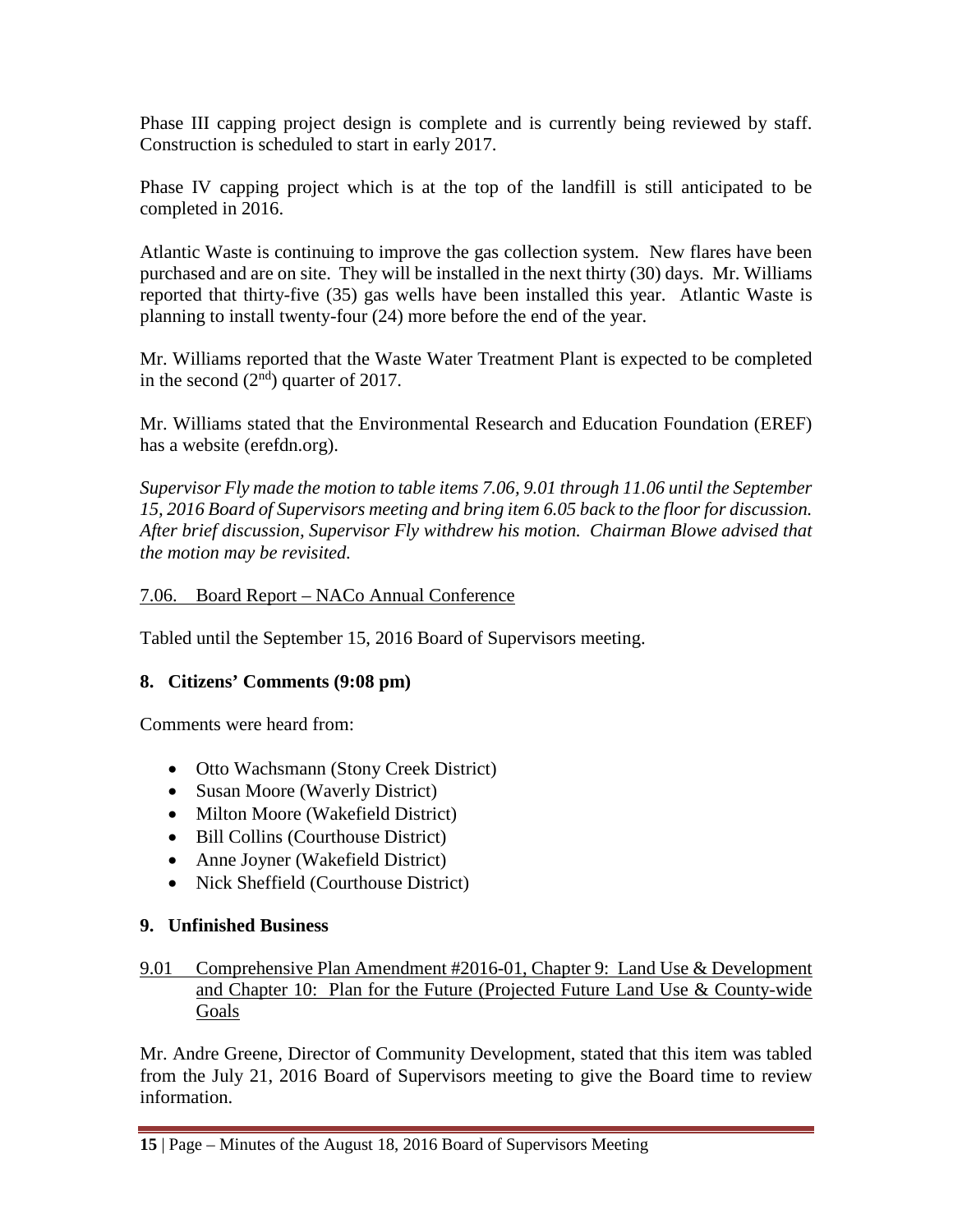ON MOTION OF SUPERVISOR TYLER, seconded by SUPERVISOR STRINGFIELD and carried: RESOLVED that the Sussex County Board of Supervisors hereby approves the Comprehensive Plan Amendment #2016-01, Chapter 9: Land Use & Development and Chapter 10: Plan for the Future (Projected Future Land Use & County-wide Goals with the understanding the Comprehensive Plan is being updated. Voting aye: Supervisors Blowe, Futrell, Stringfield, Tyler

Voting nay: Supervisors Fly, Seward

ON MOTION OF SUPERVISOR FLY, seconded by SUPERVISOR SEWARD and carried: RESOLVED that the Sussex County Board of Supervisors hereby table Items 7.06 Board Report – NACo Annual Conference; 9.02 Meals Tax Discussion; 9.03 Planning Commission Membership 9.04 VHDA Memorandum of Understanding, 11.01-11.06 Board Comments; and

FURTHER RESOLVED that the Sussex County Board of Supervisors hereby returns Item 6.15 Allocation of \$25,000.00 received from Atlantic Waste Disposal, Inc. for trees sold back on the floor for Board members to vote.

Voting aye: Supervisors Blowe, Fly, Futrell, Seward, Stringfield, Tyler Voting nay: none

#### 9.02 Meals Tax Discussion

Tabled until the September 15, 2016 Board of Supervisors meeting.

9.03 Planning Commission Membership

Tabled until the September 15, 2016 Board of Supervisors meeting.

### 9.04 VHDA Memorandum of Understanding

Tabled until the September 15, 2016 Board of Supervisors meeting.

### **10. New Business –** none

**11. Board Member Comments** – tabled until the September 15, 2016 Board meeting.

- 11.01 Blackwater District
- 11.02 Courthouse District
- 11.03 Henry District

### 11.04 Stony Creek District

11.05 Wakefield District